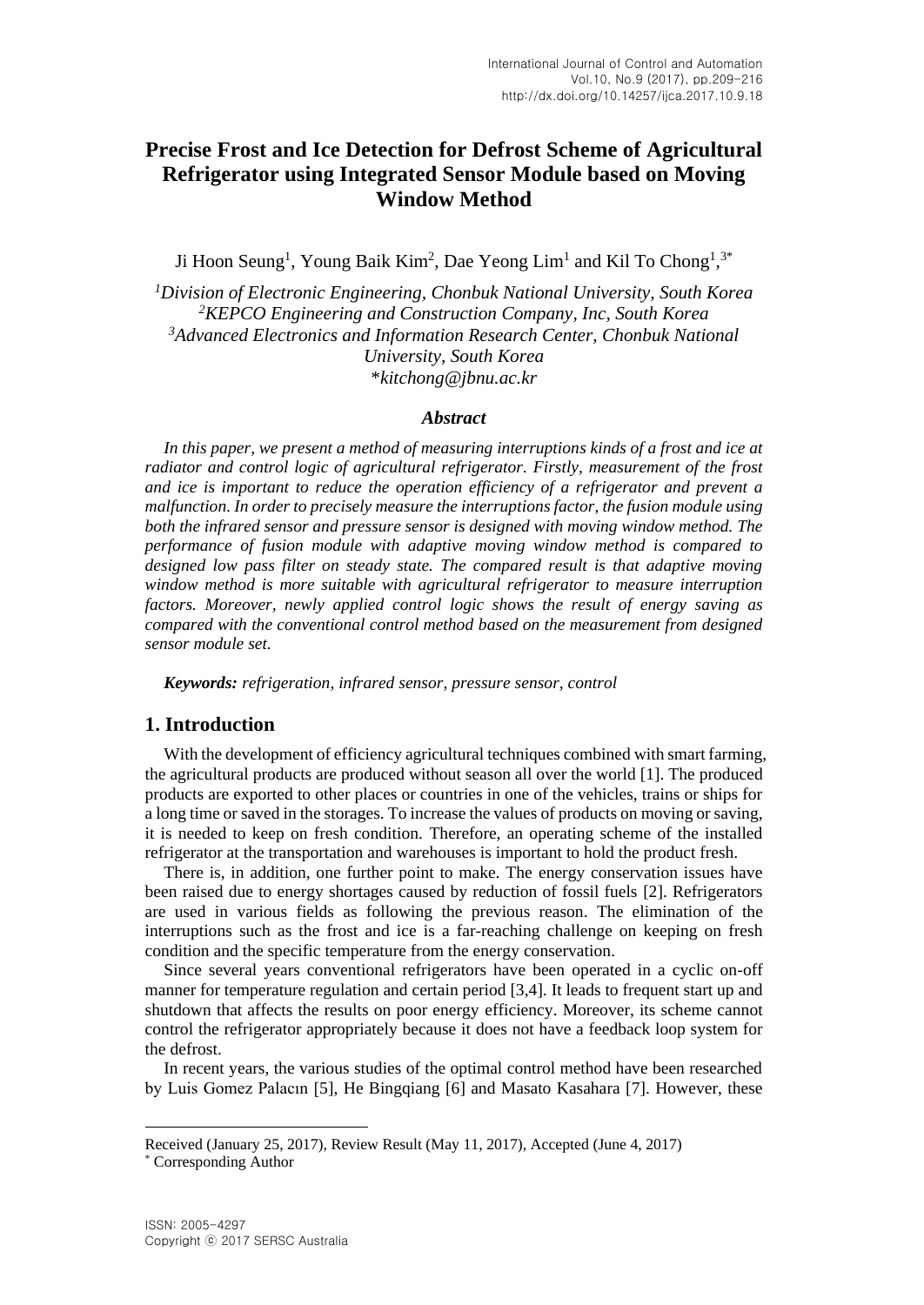studies focused on how well the refrigerator can keep on a goal temperature without an energy dissipation based on the system model.

In this paper, we deal with the defrost system with operating scheme of the agricultural refrigerator. In order to perform the detection of the interruptions, the module using both the infrared sensor and pressure sensor is designed and applied to the radiator. Specifically, the frost and ice is main factor in respect of decreasing the energy efficiency. The infrared sensor and pressure sensor, we used, have advantages of the ease to use and design circuits. In the other hand, the sensors have a lot of noisy of the measurement under the surrounding environment. Moving Window (MW) method is applied to eliminate the measurement noisy. MW method has been widely used in various fields such as robotics, mechatronics and sensor network. According to depend on the measurement from the designed sensor module, we can control the defrost system and plan to the operation for energy efficiency properly. Therefore, we can solve the problem of defrost and achieve the goal of energy saving.

The rest of this paper is organized as follows. The designed sensor module and MW method is in Section 2. Section 3 describes the control scheme of refrigerator system. The result of operating defrost system is given in Section 4. The conclusions are drawn in Section 5.

# $(b)$  $(a)$  $(c)$

# **2. Designed Sensor Module with Moving Window Method**

**Figure 1. Frost and ice patterns in refrigerator; (a) steady state, (b) state after 2 hours, (c) state after 4 hours** 

#### **2.1. Integrated Sensor Design**

The designed sensor module is consisted of an infrared sensor and a pressure sensor with the advantages of low price, good consistency and easy to install.

In order to detect the frost and ice, firstly the patterns are shown in Figure 1. In Figure 1, (a) is the steady state of refrigerator, (b) and (c) are the operating state after 2 hours and 4 hours, respectively.

In order to detect the interruptions, we have designed the sensor module described in Figure 2. The module has emitting diode, receiving transistor and pressure sensor.

When the interruptions exist on optical path, the receiving transistor does not receive the light from infrared emitting diode. There is also pressure sensor between the radiators to check the frost.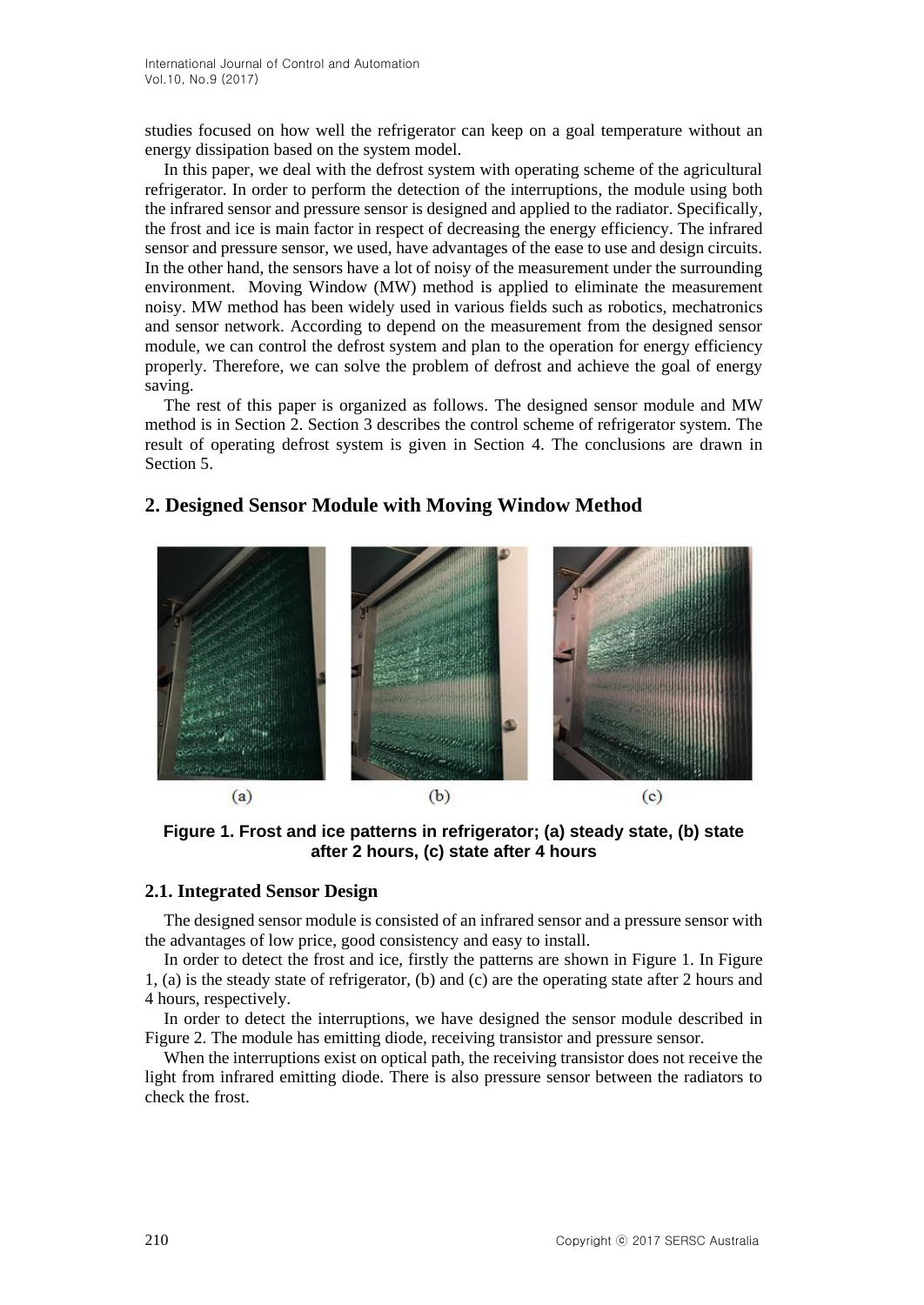### **2.2. Moving Window Method**

MW method is used to eliminate the sensor noisy for increasing an accuracy of measurement.

There are many algorithms of the hardware types and software types, respectively.



**Figure 2. Optical Path Schematic of Designed Sensor Module and Test Bed**







**Figure 4. Time Trajectory Comparison of Raw Sensor Value, Values through Low Pass Filter and MW Method**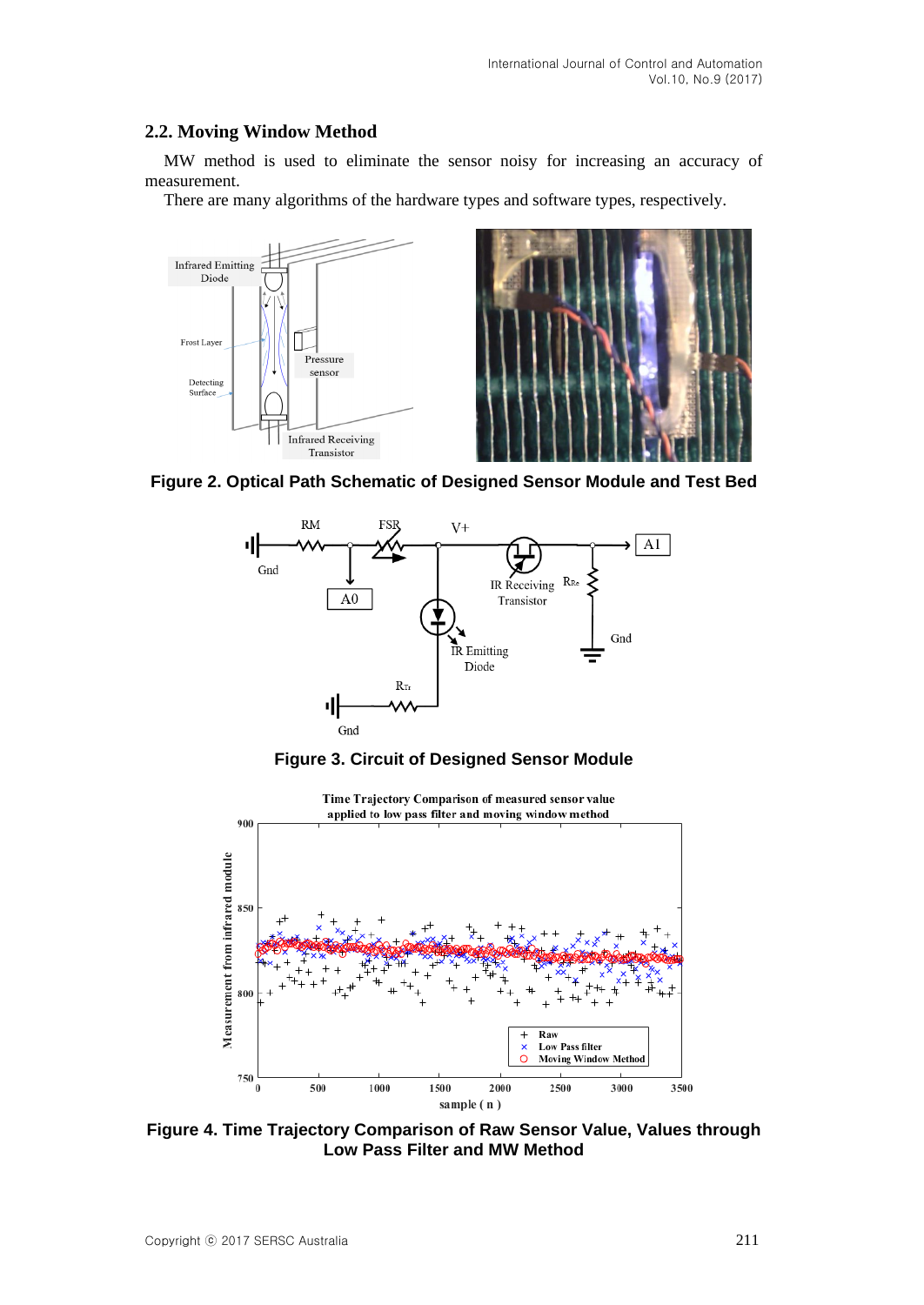|                                 | Raw measurement<br>$(1023 / 5 \text{ v})$ | LPF      | MW method |
|---------------------------------|-------------------------------------------|----------|-----------|
| Mean $(\bar{x})$                | 815.6886                                  | 817.9053 | 824.1874  |
| Standard deviation ( $\sigma$ ) | 67.8982                                   | 12.4073  | 2.9963    |

#### **Table 1. Mathematical Analysis of Fig.2 Simple Test**





#### **Figure 5. Example of Typical Operation of Cooling and Defrost System**

We employ the software type for making the measurement data more stable.

An equations of MW method are as follows:  
\n
$$
y_{MW} = \frac{x_n + x_{n-1} + \dots + x_{n-i}}{n}, (i < n),
$$
\n(2.1)

where  $y_{MW}$  is moving window measurement value, x is a sensor value, n and i are denoted as window size and posterior set, respectively.

Figure 4 shows a simple example of infrared sensor and then the superiority of MW method that reduce the sensor noisy efficiently compared with the result of low pass filter.

In Figure 4, *cross-dot line* is raw infrared sensor value, *x-dot line* is the result of low pass filter and *o-dot line* represents the result of MW method. The data of simple test is collected for around 1 hours on stable states. The result of the simple test is summarized in Table. 1. MW method has better performances than others in the points of a mean and a standard deviation. Specifically, the MW method increases an accuracy about the quadruple comprised of LPF.

#### **3. Control Scheme of Defrost System**

Interruption factors are the frost and ice attached to the radiator grill but it is difference following the humidity and temperature of the air in a storage. Therefore, the Conventional defrost system have been operated in Fig. 5. For example, when the cooling is turned on for 4 hour, afterward, the mode of controller is switched as defrost system. It depends on the user setting. However, the user cannot control it appropriately for all that time.

In order to solve the problems, we used the designed sensor module to detect the frost and ice. The diagram and flow charts of refrigerator control scheme is shown in Fig. 6.

The data acquisition system can reach the Micro Control unit with obtained measurement. If the interruptions are detected, the defrost system is operated until the frost is eliminated ( it depends on user setting. )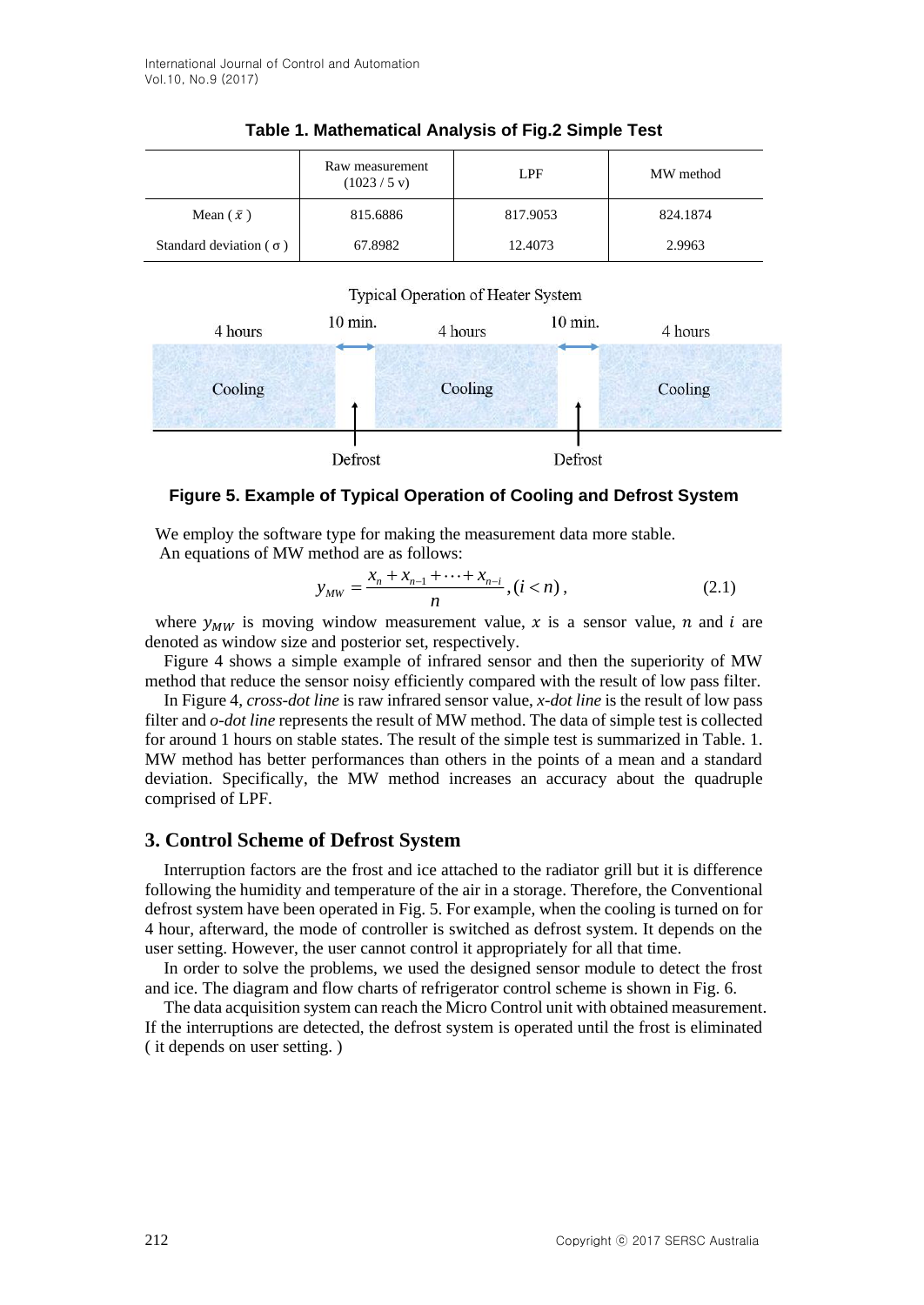International Journal of Control and Automation Vol.10, No.9 (2017)



**Figure 6. (a)Diagram of Flow Charts, (b) Defrost Control Scheme**

The measurement system is consisted of the infrared sensor and pressure sensor. The data acquisition system including the control signal and data analysis is shown in Fig. 6 (a). The operating controller is FOX-2003SS made by Conotec. It allows an external signal to access defrost operating signal.

## **4. Experiments and Results**

Test system in Figure 7 consists of the refrigerator in warehouse, main controller and data acquisition system with resistances, applied sensors (four infrared sensors set and two pressure sensors).



**Figure 7. Test System: (a) Warehouse (b) Refrigerator (c) Radiator Grill (d) Sensor Set Consisted of Four Infrared Sensors and Two Pressure Sensors**

In order to verify the performance of the adaptive defrost system, we experiment the cooling and defrost repeatedly. In Figure 7 (d), the integrated sensor modules are attached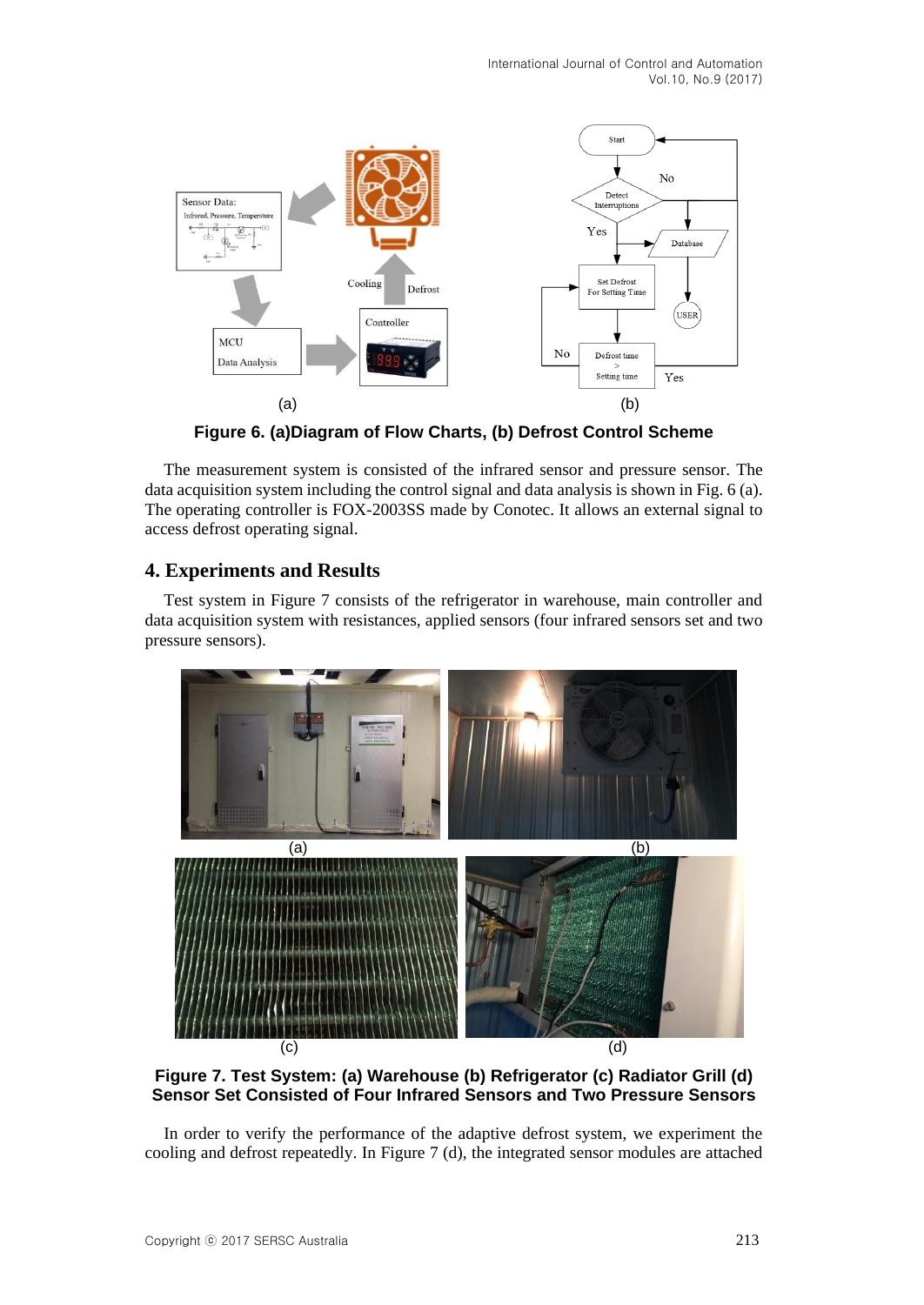in each side of radiator grill in order to make the accuracy higher and checked.

The defrost control signal is based on the sensor module data to determine tuning on the refrigeration or defrost. When the sensor value is below 150~200, the data acquisition system determine that the interruptions occur. When the measurement of more three sensors is the value 1, than the defrost system is operated under the control schematic in Figure 6.

Figure 8 is a case 1 experiments captured from webcam and we can check that the interruption is grown as time passes without defrost operation. A case 2 set up the defrost system is operated for 10 minute after 4 hours shown in Figure 9. A case 3 using designed sensor module is set up and the defrost is determined by the acquisition system shown in Figure 10. The temperature of All cases is set up as  $-20\degree C$  in same condition.



**Figure 10. Results of Case 3 : (a) Start (b) after 4 hours (c) after 5 hours (d) Defrost Operating (e) Defrost is Finished**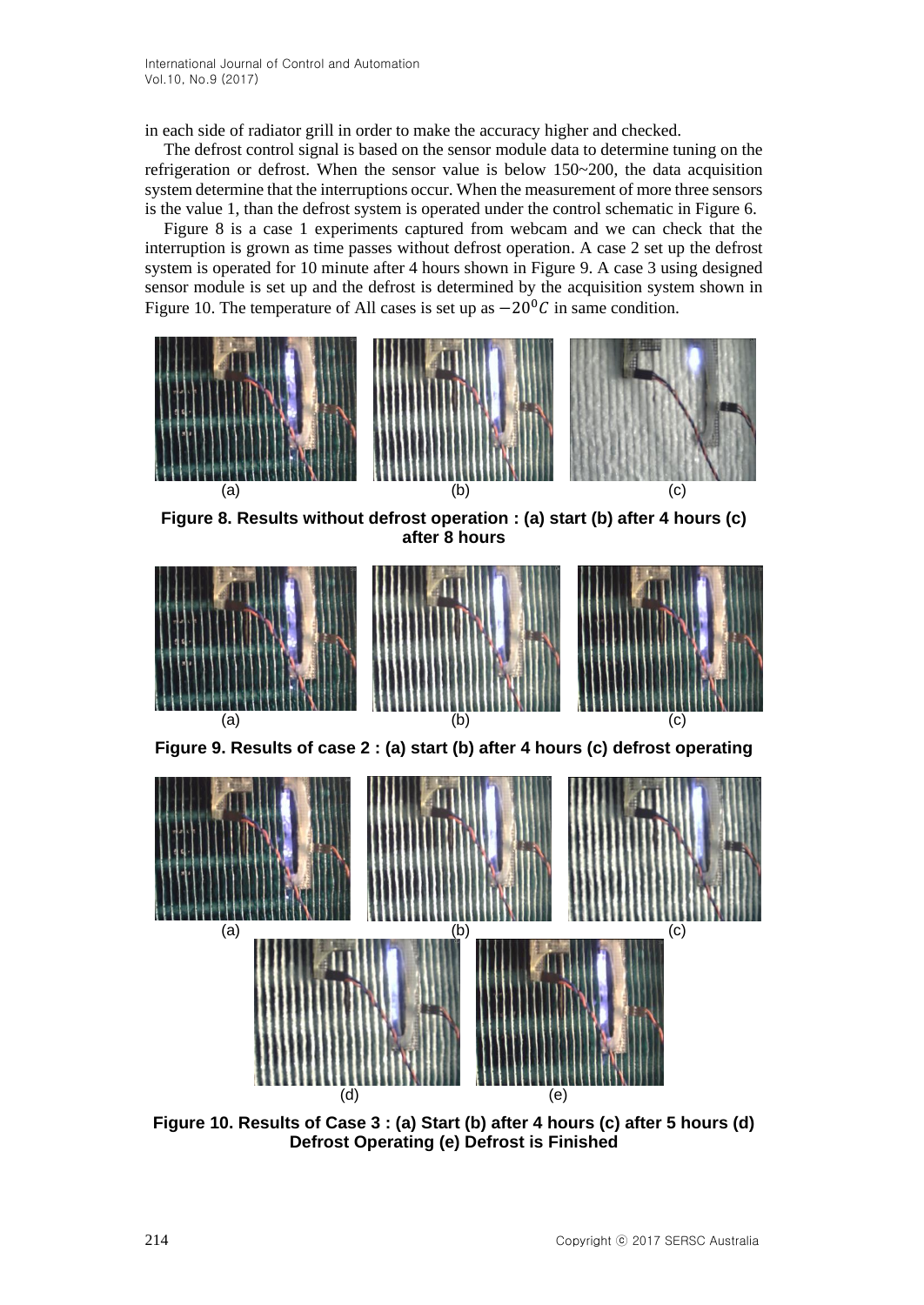We can check the importance of defrost system using the case 1 in Figure 8. The interruptions have been imbued in the radiator grill of refrigerator after 8 hours from start. The case 2 shows the elimination of the interruptions after 4 hours. However, the refrigeration does not need to defrost operation in Figure 9 (b). When the defrost system is operated, the temperature is necessarily going up. After finishing defrost work, the refrigerator has to operate more time to compensate temperature loss and match the goal temperature. The case 3 using designed sensor module shows that the interruption is eliminated well properly. Moreover, this case keep the cooling time without going up the temperature compared with case 2.

The time trajectory of interruption measurement and defrost operation is shown in Figure 11.



**Figure 11. Time Trajectory of Interruption Measurement and Defrost Operation**

## **4. Conclusion**

Generally, the refrigeration operates a routine in 4 times or 5 times in a day. However, its scheme is not efficiency because it cannot be adjustable in each situation of refrigeration such as how much the ice or frost is in the radiator and more than expected ice or frost occur as effecting external environments or the door of refrigeration is open. Therefore, we present a method of measuring a frost and ice to increase an efficiency of refrigeration, also the infrared sensor and pressure sensor are applied to obtain an accurate data. The results of experiments show that the interruption can be obtained well and save the energy more efficiently than typical routine operation. The further plan is calculating how much the energy can be saved using the inverter control.

#### **Acknowledgments**

This research was financially supported by the Ministry of Trade, Industry and Energy(MOTIE), Korea Institute for Advancement of Technology(KIAT) through the International Cooperative R&D program. (N046200012) and the Brain Korea 21 PLUS Project and Business for Cooperative R&D between Industry, Academy, and Research Institute funded Korea Small and Medium Business Administration in 2016 (Grants No.1601001522).